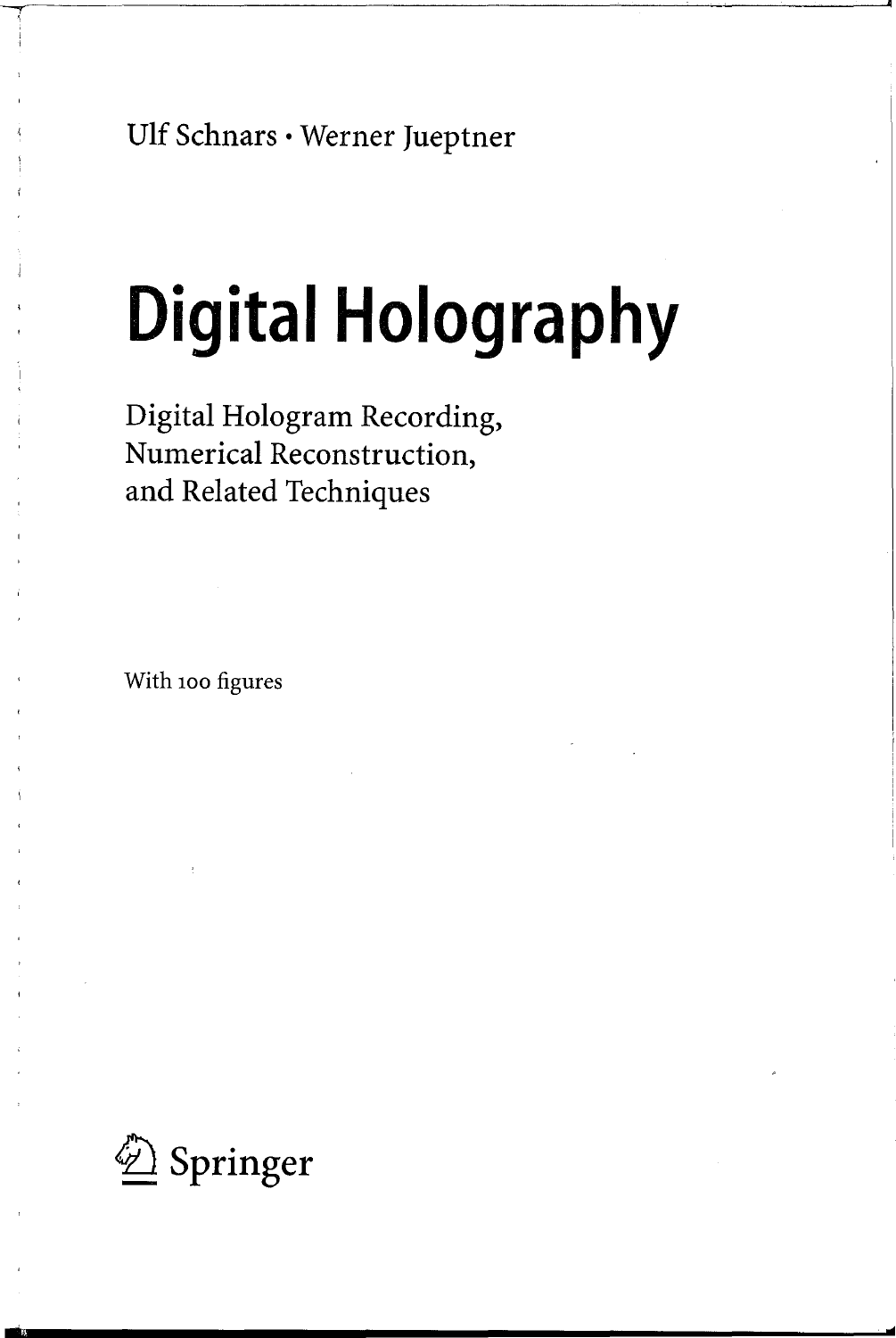Dr. Ulf Schnars Im Grund 7 D-27628 Hagen *schnars@t-online.de* 

### Prof. Dr. Werner Jueptner

Bremer Institut für angewandte Strahltechnik (BIAS) Klagenfurter Str. 2 D-28359 Bremen *jueptner@bias.de* 

#### ISBN 3-540-21934-x Springer Berlin Heidelberg New York

#### Library of Congress Control Number: 2004111072

This work is subject to copyright. All rights are reserved, whether the whole or part of the material is concerned, specifically the rights of translation, reprinting, reuse of illustrations, recitations, broadcasting, reproduction on microfilm or in any other way, and storage in data banks. Duplication of this publication or parts thereof is permitted only under the provisions of the German copyright Law of September 9, 1965, in its current version, and permission for use must always be obtained from Springer-Verlag. Violations are liable to prosecution under the German Copyright Law.

Springer. Part of Springer Science+ Business Media springeronline.com

© Springer-Verlag Berlin Heidelberg 2005 Printed in Germany

The use of general descriptive names, registered names trademarks, etc. in this publication does not imply, even in the absence of a specific statement, that such names are exempt from the relevant protective laws and regulations and therefore free for general use.

Typesetting: data delivered by authors Cover design: medionet AG, Berlin Printed on acid free paper 62/3020/M - 5 4 3 2 1 0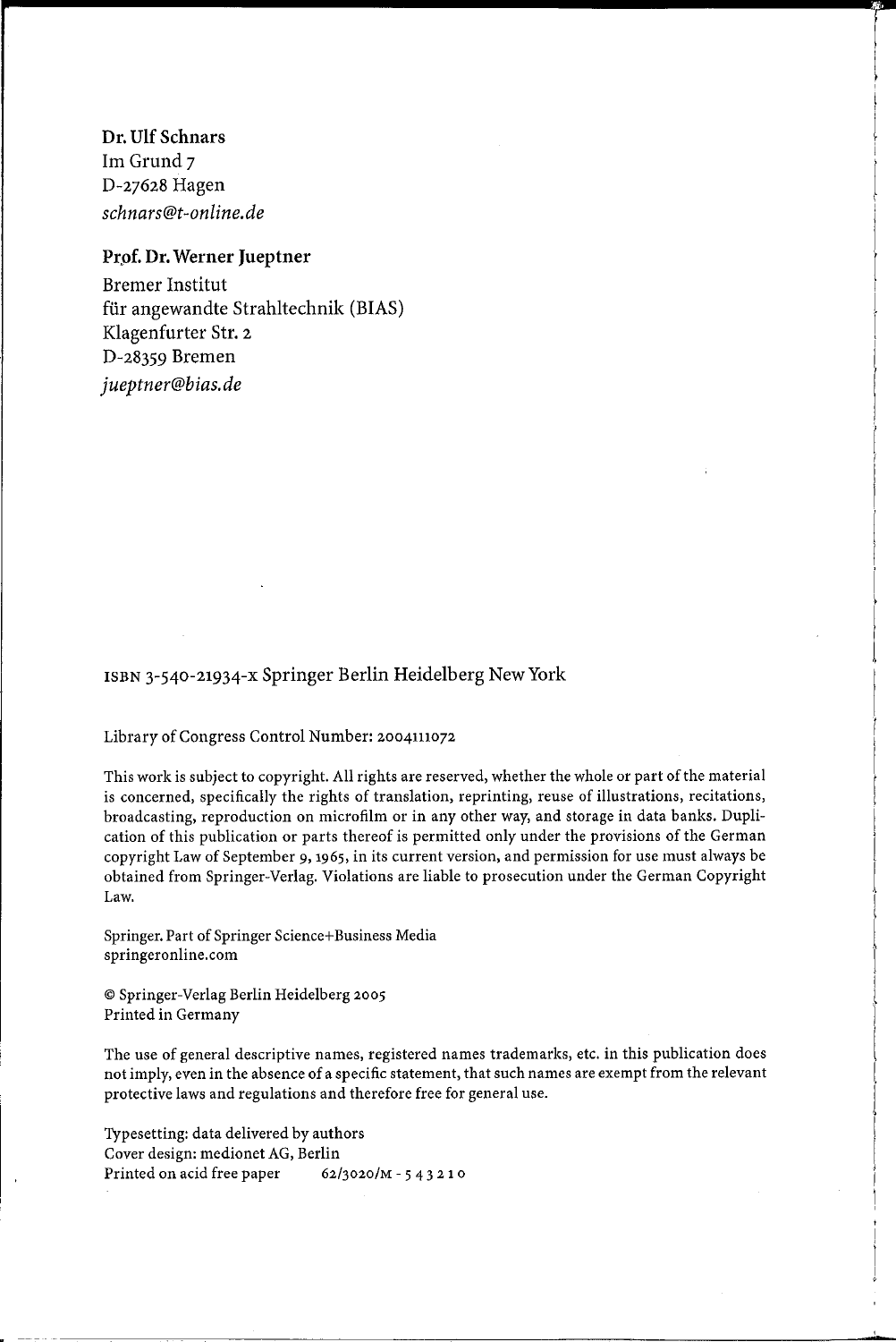## **Contents**

| 3.3 Separation of Virtual Image, Real Image and DC-term56 |
|-----------------------------------------------------------|
|                                                           |
|                                                           |